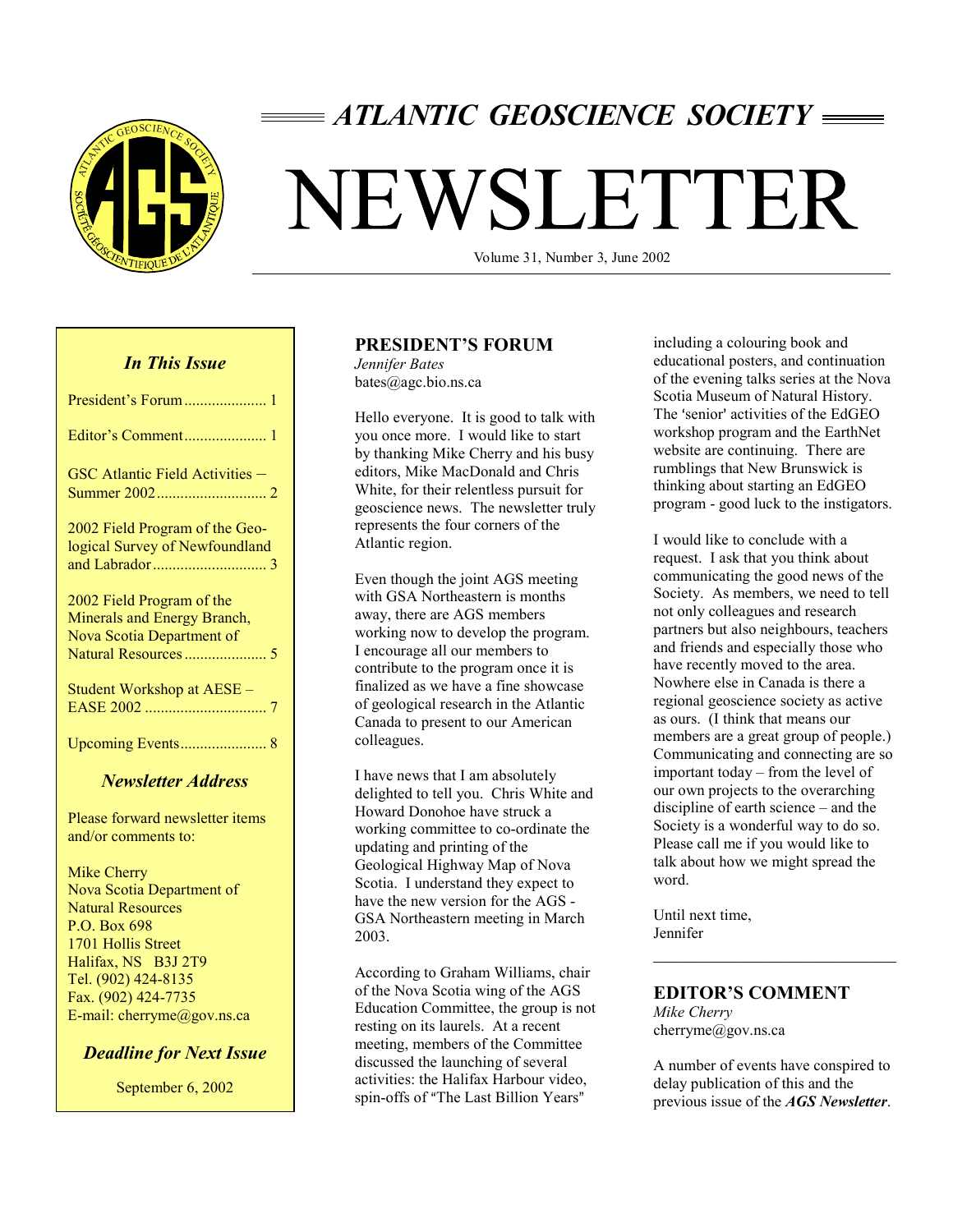I apologize for those delays. In order to get back to the normal quarterly publication schedule, we have decided to not beat the bushes for submissions that would have made this issue longer. Despite its brevity, this issue contains a lot of interesting material. The Editorial Board hopes you enjoy it.

Have a successful and safe summer field season.

# **GSC ATLANTIC FIELD ACTIVITIES - SUMMER 2002**

*André Rochon*  arochon@NRCan.gc.ca

The Geological Survey of Canada (Atlantic) with its various partners is running a number of field programs on land and offshore throughout the summer and early fall of 2002. Here is a short summary of many of the activities.

The Gulf of Maine habitat mapping programme completed a cruise June 6- 16 in the Gulf of Maine. The focus of this work was to obtain regional geological and biological ground truth to support the significant multibeam data coverage in the Gulf. Canadian scientists are co-operating with American and Norwegian colleagues in developing habitat mapping techniques and standards (Brian Todd).

The coastal monitoring network will be maintained throughout the field season with provincial partners in Newfoundland and Labrador and in New Brunswick and will be expanded to include new sites on the Gaspé coast in Québec. Airborne laser altimetry surveys are planned for late October / early November along the southeast coast of New Brunswick in a new project involving Environment Canada, GSC Atlantic, DFO, and various New Brunswick government, academic, and private sector partners (Don Forbes).

With funding from PERD and the

# *2002-03 Executive and Council of the Atlantic Geoscience Society*

## **Executive**

Vice-president Reg Wilson NBDNRE Secretary Peter Giles GSC - Atlantic

President Jennifer Bates GSC - Atlantic Past-president Tom Martel Corridor Resources Inc. Treasurer Ken Howells Ken Howells Geoscience

## **Councillors**

Universities Tom Al UNB Jarda Dostal St. Mary's Murray Gingras UNB Dave Mossman Mount A Brendan Murphy St. Francis Xavier Ian Spooner Acadia Peter Wallace Dalhousie Tim Webster COGS Government Linda Ham NSDNR Randy Miller NB Museum Mike Parkhill NBDNRE Clint St. Peter NBDNRE Dick Wardle **GSNL** Industry **Paul Durling Corridor Resources Inc.** Alan Ruffman Geomarine Associates Ltd.

Canadian Space Agency, the GSC Atlantic will be working along the western Arctic coast from the Mackenzie Delta to Kugluktuk (formerly Coppermine) and on Banks and Victoria Islands from July 16 to August 12, investigating coastal sensitivity to climate change and collaborating with the Geodetic Survey Division of Natural Resources Canada (NRCan) to measure vertical crustal motion using GPS (Don Forbes).

Another Hudson cruise, scheduled for August  $3 - 13$ , will collect geophysical data and ground samples in support of an ongoing study to determine long term migration patterns of sediments and determine hazards to engineering in the vicinity of Sable Island (Bob Harmes for Mike Li and Ned King).

Work on geohazard assessment on continental slopes will be carried out

on a Hudson cruise from August 15 to September 5 (David Piper).

A joint study of essential fish habitat will be undertaken on the Scotian Shelf in September, by NRCan and Department of Fisheries and Oceans (DFO). It is the first year of a 3 year co-operative research project to determine the links between seafloor habitat and demersal fish. Results of the research will provide information for management of both the fishery and seabed habitats (Gordon Fader).

During the 2002 field campaign onboard the Japanese vessel RV Mirai (September 21 - October 6) with the help of a multibeam sonar and subbottom profiler, three cores will be collected along a transect in the Mackenzie Trough (Beaufort Sea) in order to obtain a high resolution composite sequence covering the last 10,000 years in the western Canadian Arctic. These sediments, together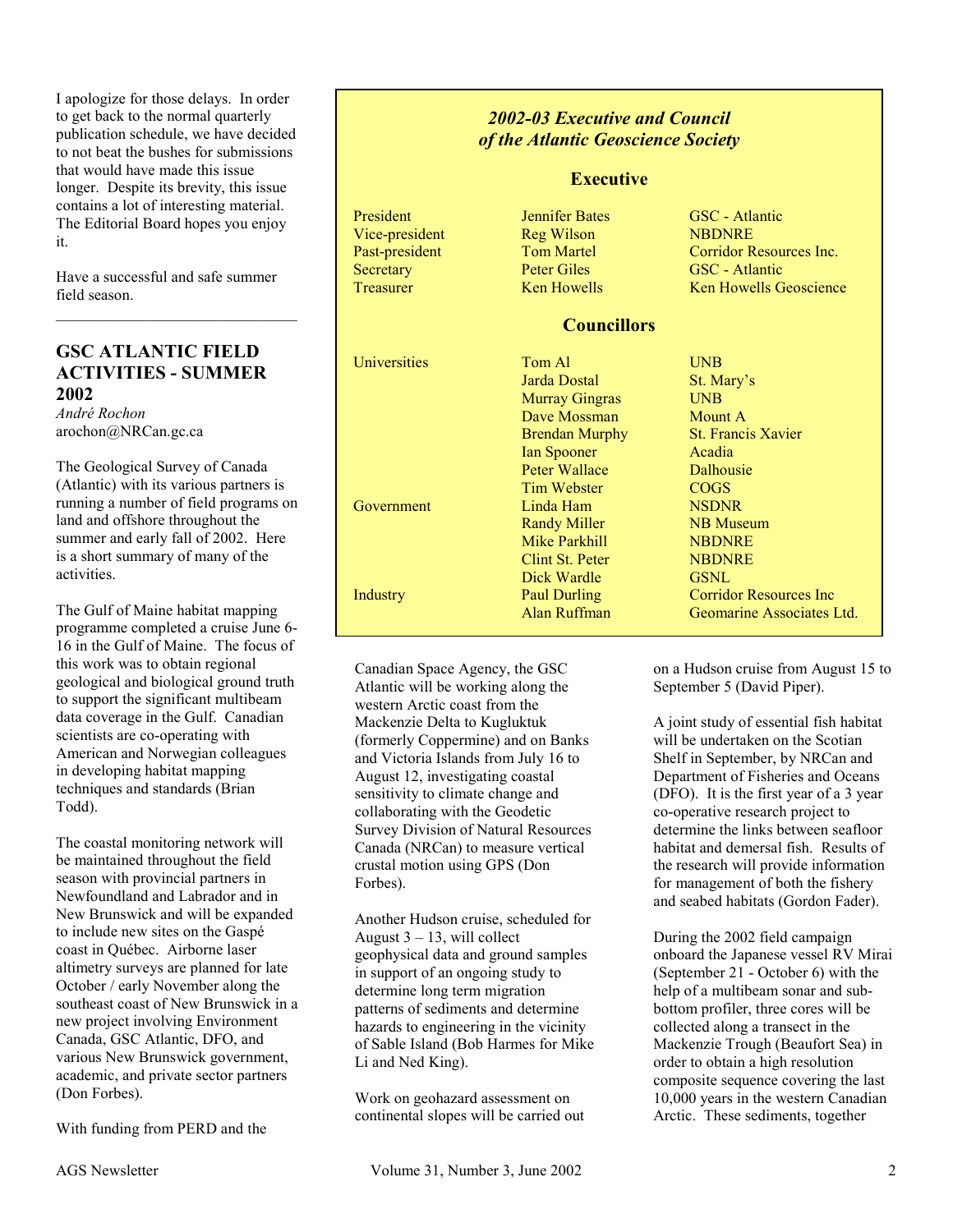with those from the Northwest Passage and other straits, will be used to study the history of sea ice over the last 10,000 years in the Canadian Arctic Archipelago. Fossil plankton (dinoflagellate cysts) and geochemistry will provide records of sea surface temperature, sea ice and plankton production with accuracy similar to oceanographic data. We will then compare the impacts of global warming to pre-historical warm-cold cycles on a timescale of 10 to 100 years. The sea ice data will be used to test computer models that predict the future Arctic climate. Our work will also focus on the past 4,000 years of human occupation, with three questions: 1) how are climate shifts and migrations of Arctic societies linked?; 2) how quickly did climate change?; 3) did the warming oscillate between eastern and western approaches?

# **2002 FIELD PROGRAM OF THE GEOLOGICAL SUR-VEY OF NEWFOUNDLAND AND LABRADOR**

*From information provided by Baxter Kean, Geological Survey of Newfoundland and Labrador* 

The Geological Survey of Newfoundland and Labrador will operate 10 field projects this year. Highlights of these projects are provided below.

# **Regional Bedrock Mapping**

Sean O'Brien will spend up to three weeks in the Bonavista area (NTS 2C/4, 6, 11) on the Avalon project. Approximately two weeks will be in collaboration with Dr. A.F. King of Memorial University in establishing a stratigraphic framework for Bonavista Peninsula and Trinity Bay, in support of red-bed copper exploration in the Avalon Zone. The remaining time will be used for prospector support and field activities related to the Matty Mitchell Prospector Room. Some helicopter field checking will be done in NTS 1N/6 and adjacent areas

following mapping done during 2001.

Ian Knight and Doug Boyce will undertake a 2 month field program as part of the Cambro-Ordovician Carbonates and Paleontology projects. Mapping will be conducted by Knight and a junior assistant at 1:50 000 scale in the Phillips Brook, Georges Lake and Harry's River areas of NTS 12B/9 and 16. Mapping will also be updated along new roads in the St. Anthony (12P/1, 8), Bellburns (12I/5, 6) and Pasadena areas (12H/4). This work will support exploration for carbonatehosted zinc deposits and marble, and will also provide important information for west Newfoundland oil and gas exploration. Subject to funding by National Geographic Society, biostratigraphic studies may be conducted in western Newfoundland by Boyce and/or Knight with geologists from Sul Ross State University, Texas.

Brien O'Brien plans a 2 month field program in the Notre Dame Bay project. Mapping will be conducted at 1:50 000 scale south and west of Springdale, in parts of NTS 12H/1, 8 and 9 that are underlain by the Ordovician Catchers Pond and Roberts Arm groups. This work will support exploration in rocks that host the Hammerdown (gold) and Gullbridge (copper) deposits. The field work is the first part of a multiyear study intended to decipher the structure and stratigraphy of this complex geological belt.

Bruce Ryan and Don James will spend 2 weeks with continuous helicopter support in the Nain Plutonic Suite project in the Churchill Province (NTS 14D/NE and NW; 24A/NE). This is an initial reconnaissance and planning expedition at the start of a multi-year project to map the inland region from Nain to the Quebec border at 1:100 000 scale. The region includes parts of the Nain Plutonic Suite and crosses the extrapolated boundary between the Nain and Churchill provinces. Its geological position makes it prospective for nickel deposits similar to that at Voisey's Bay.

# **Mineral Deposits Studies**

Lawson Dickson will continue work in the Industrial Minerals Survey project with a 2 month field program in Roddickton and Canada Bay (parts of NTS 12I/09,12I/16); Back Bay (part of NTS areas 12I/11); Goose Arm (parts of NTS 12G/01, 12H/04); East Bay (part of NTS 12B/10); and Pools Cove (parts of NTS 1M/11, 1M/12) areas. This project is a mainly a follow-up to work carried out by Ambrose Howse and Paul Delaney on marbles, limestones and dolostones throughout western and northern Newfoundland. The dimension stone potential and suitability as industrial carbonates will be evaluated. A new proposed dimension stone occurrence at Pools Cove will be examined to determine its potential. The Cape Anguille area will be examined to see if there is any potential for industrial or metallic minerals.

Paul Moore will begin a new project of Metallogenic Studies in the Tally Pond area of central Newfoundland (NTS 12A/9,10,16). This project is designed to document the mineralization in the Tally Pond Volcanics in terms of its relationship to stratigraphy, chemistry, structure, volcanology and tectonic evolution. It will emphasize both field mapping and sampling, logging and relogging and sampling of diamond drill core from mineral exploration programs. Integration of company and survey data will be an important component of the project. Cooperation with the GSC "Red Indian Line" TGI project will be undertaken whenever and wherever possible. The project will have a 2-month field season

## **Geochemistry, Geophysics and Terrain Sciences**

Martin Batterson and David Taylor will begin a project of Quaternary mapping and till geochemistry in an area between northern Burin Peninsula and the Bonavista Peninsula (NTS 1M/8, 9, 16; 1N 5, 12,13; 2C/4) with a 2 month field program. Detailed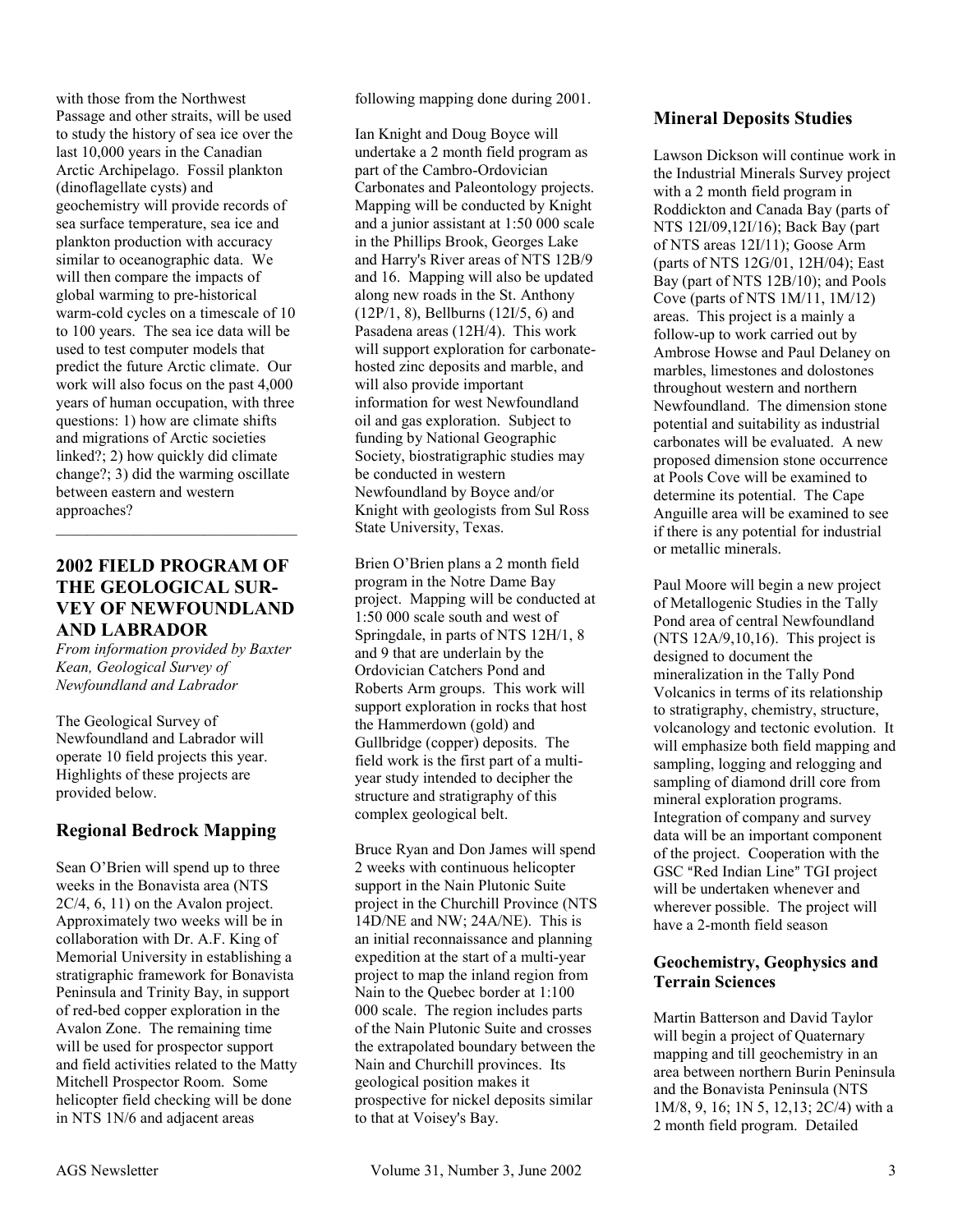# *PRELIMINARY PROGRAM INFORMATION FOR THE JOINT MEETING OF NORTHEAST SECTION, GEOLOGICAL SOCIETY OF AMERICA AND THE ATLANTIC GEOSCIENCE SOCIETY*

#### **March 27 – 29, 2003 Westin Nova Scotian Hotel Halifax, Nova Scotia**

#### **General Information**

The technical program will include Symposia, Theme Sessions, General Sessions, and an Undergraduate Research Session (posters). Symposia will include both invited and selected volunteered papers. Theme Sessions will include only volunteered papers. General Sessions (oral and poster) will be scheduled on the basis of abstracts received.

Prospective authors for Symposia and Theme Sessions and the Undergraduate Research Poster Session should contact individual convenors (listed below) directly. General questions should be addressed to the Program Co-chairs – Sandra Barr (sandra.barr@acadiau.ca) and David Piper (DPiper@NRCan.gc.ca).

#### **Note that the deadline for submission of abstracts is December 18, 2002.**

| <b>Symposia</b>                                                                                                                                                 |                                                                          |                                                                                              |  |  |
|-----------------------------------------------------------------------------------------------------------------------------------------------------------------|--------------------------------------------------------------------------|----------------------------------------------------------------------------------------------|--|--|
| 1. Regional hydrological studies in northeastern America                                                                                                        | <b>Yves Michaud</b><br><b>Roger Morin</b>                                | ymichaud@nrcan.g.ca.<br>$r$ hmorin@nrcan.gc.ca                                               |  |  |
| 2. Eastern North America Mesozoic – Cenozoic margins and their<br>hydrocarbon potential                                                                         | Paul Olsen<br>John Hogg                                                  | polsen@ldeo.columbia.edu<br>John.Hogg@encana.ca                                              |  |  |
| 3. Evolution of the East Laurentia continental margin, eastern USA<br>- Canada: From Late Proterozoic rifting to Devonian collisions                            | Denis Lavoie<br><b>Ed Landing</b><br>A. Tremblay<br>Sébastien Castonguay | delavoie@nrcan.gc.ca<br>elanding@mail.nysed.gov<br>tremblaya@uqam.ca<br>scastong@nrcan.gc.ca |  |  |
| 4. New developments in understanding of the Avalon terrane from<br>southern New England to Newfoundland (sponsored by<br>IGCP 453 – Modern and ancient orogens) | <b>Margaret Thompson</b><br>J. Brendan Murphy                            | mthompson@wellesley.edu<br>bmurphy@stfx.ca                                                   |  |  |
| <b>Theme Sessions</b>                                                                                                                                           |                                                                          |                                                                                              |  |  |
| 1. Metals in the environment                                                                                                                                    | Don Fox<br><b>Terry Goodwin</b>                                          | don.fox@gnb.ca<br>goodwita@gov.ns.ca                                                         |  |  |
| 2. Metallogeny of the northern Appalachian orogen                                                                                                               | Dave Lentz<br>Dan J. Kontak                                              | $d$ lentz@unb.ca<br>kontakdj@gov.ns.ca                                                       |  |  |
| 3. Paleozoic arcs in the northern Appalachian orogen and their<br>accretionary history (Second Annual NETectonics Session)                                      | Leslie R. Fyffe<br>Cees van Staal                                        | $les.fyffe$ @gnb.ca<br>cvanstaa@nrcan.gc.ca                                                  |  |  |
| 4. Mesozoic basalts, sill, and feeder dykes                                                                                                                     | J. Gregory McHone<br>John H. Puffer                                      | gregmchone@snet.net<br>jpuffer@andromeda.rutgers.edu                                         |  |  |
| 5. Communicating the critical relevance of earth science                                                                                                        | <b>Jennifer Bates</b>                                                    | bates@agc.bio.ns.ca                                                                          |  |  |
| (continued on next page)                                                                                                                                        |                                                                          |                                                                                              |  |  |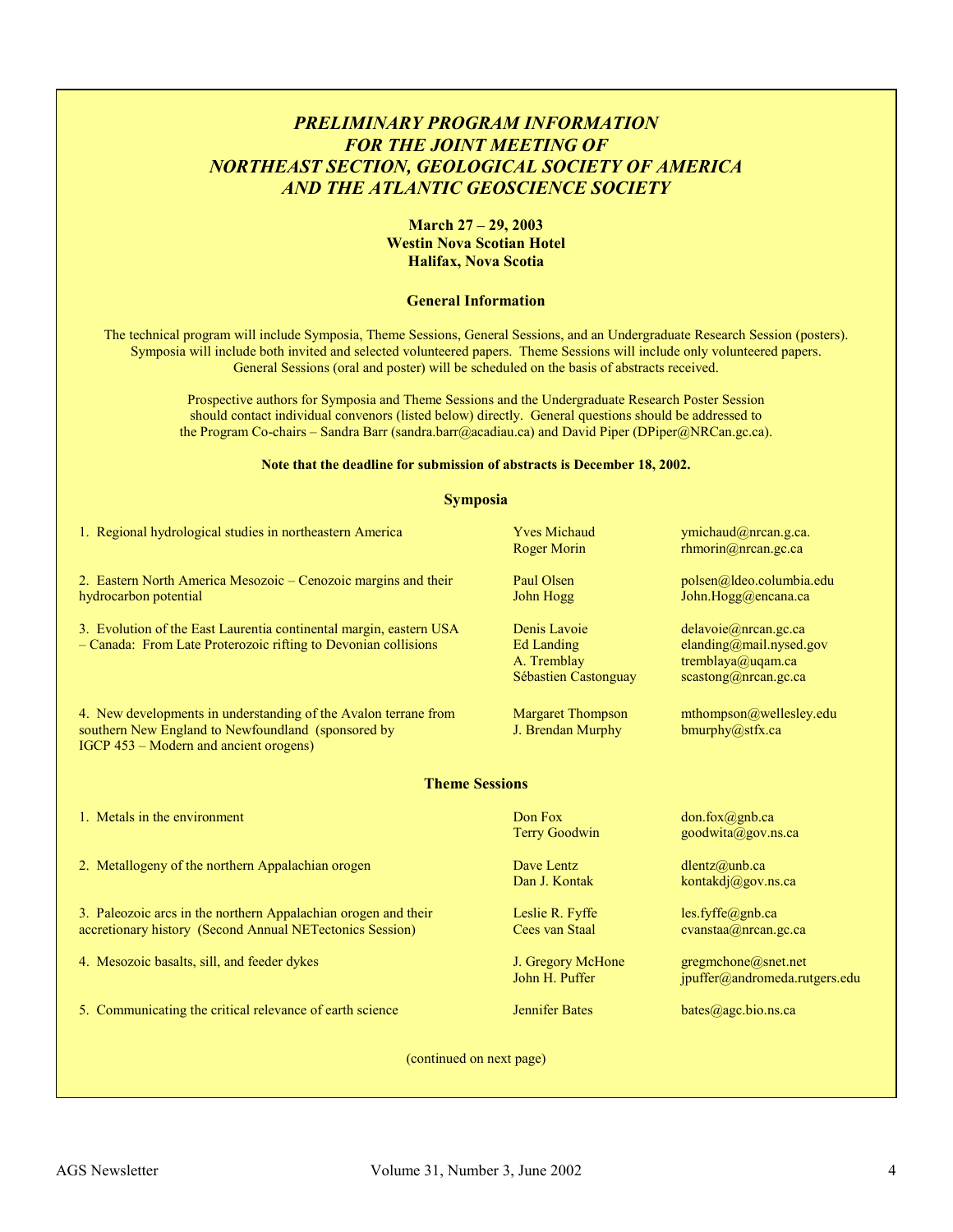#### **Theme Sessions (continued)**

| 6. History of Geology: Links between the NE USA and Atlantic<br>Canada                                      | John Calder                                 | jhcalder@gov.ns.ca                                               |  |
|-------------------------------------------------------------------------------------------------------------|---------------------------------------------|------------------------------------------------------------------|--|
| 7. Processes in felsic magma chambers - from crystallization and<br>evolution to emplacement                | David Gibson<br>Dan Lux                     | dgibson@maine.edu<br>dlux@maine.edu                              |  |
| 8. Acadian metamorphism in the northern Appalachian orogen<br>- styles, timing and tectonic significance    | Rebecca A. Jamieson<br>Robert J. Tracy      | beckyj@is.dal.ca<br>rtracy@vt.edu                                |  |
| 9. Crustal structure of the northern Appalachian orogen and<br>Atlantic margin                              | Sonya Dehler                                | $dehler(\omega)$ agc.bio.ns.ca                                   |  |
| 10. Energy resources of the Paleozoic                                                                       | <b>Tom Martel</b><br><b>Skip Hobbs</b>      | $t$ martel@corridor.ns.ca<br>73162.1256@compuserve.com           |  |
| 11. Late Glacial – Early Holocene climate and high-resolution<br>records of climate change from lakes       | Ian S. Spooner<br>Ray Spear                 | ian.spooner@acadiau.ca<br>$\text{spec}(\widehat{a})$ geneseo.edu |  |
| 12. Ichnology and biofacies                                                                                 | <b>Murray Gingras</b><br><b>Andy Pulham</b> | mgingras@unb.ca<br>andy.pulham@mun.ca                            |  |
| 13. Geological impacts of extreme events on land and sea<br>(storms, floods, climate variability, tsunamis) | Don Forbes<br>Brian G. McAdoo               | forbes@agc.bio.ns.ca<br>brmcadoo@vassar.edu                      |  |
| <b>Undergraduate Research Posters</b>                                                                       |                                             |                                                                  |  |
|                                                                                                             | <b>Graham Williams</b><br>Dave Bailey       | gwilliam@agc.bio.ns.ca<br>dbailey@hamilton.edu                   |  |

mapping of the surficial geology of this area has not been completed, although it contains heavy drift cover. There is no systematic till geochemistry data for the area, which is prospective for mineral exploration. This project will provide a Quaternary geology framework for the evaluation of geochemical data collected in support of active mineral exploration.

John McConnell and Jerry Rickets will undertake follow-up geochemical surveys in portions of NTS 23H in Labrador. This project is designed to assess the potential for base-metal and PGE mineralization in the area. Highdensity lake-sediment and water geochemical mapping will be conducted over areas known to have potential for such mineralization on the basis of favourable bedrock geology and reconnaissance geochemistry. The project will have a 2-3 weeks field season.

John McConnell will also undertake

acid drainage remediation monitoring in the vicinity of the former Rambler Mine (NTS 12H/16). The river system for 11 km downstream from the former mine site to the sea has been rendered sterile for aquatic life despite its being otherwise prime habitat for fish and waterfowl. This project will provide data to both determine the extent of the problem at the Rambler site and to gauge the effectiveness in reducing acid drainage that resulted from new dyke repairs performed in the summer of 2000. Annual monitoring samples will be collected over the next 2 years. One week of field work to collect samples will be carried out.

Shirley McCuaig will undertake a 2 month program of surficial mapping and till geochemistry studies in the Jackson's Arm - Baie Verte Peninsula area (NTS 12H/10, 15), another prospective area for mineral exploration for which detailed surficial mapping has not been

completed and for which there is no systematic till geochemistry data.

# **2002 FIELD PROGRAM OF THE MINERALS AND ENERGY BRANCH, NOVA SCOTIA DEPARTMENT OF NATURAL RESOURCES**

*From information provided by Bob Boehner and Bob Ryan, Minerals and Energy Branch, Nova Scotia Department of Natural Resources* 

The Mineral and Energy Resources Division's mapping, geochemistry, and resource assessment activities for the summer of 2002 are summarized below.

# **Geological Mapping and Geochemistry Section**

Ralph Stea will work with Susan Pullan of the GSC and Mary Feetham to complete the surficial geology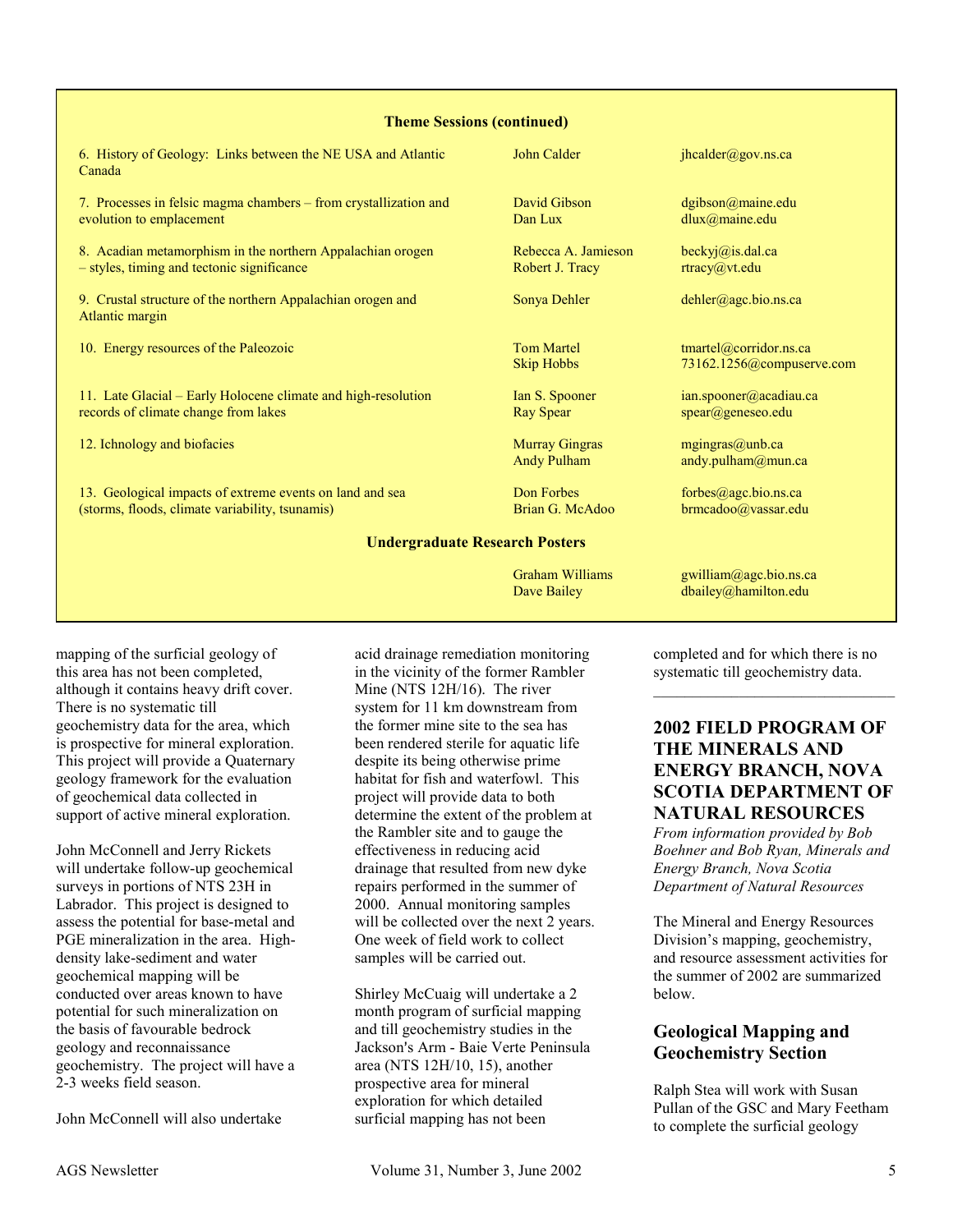component of the Division's collaborative project in south central Cape Breton Island with the GSC as part of the Targeted Geoscience Initiative (TGI). Ralph will undertake field work required to complete 1:50 000 scale surficial geology maps of NTS areas 11F/11 and 11F/14, and will collaborate in the interpretation of results of the shallow seismic surveys and overburden drilling activities done by Susan and Mary. Ralph and Mary will work with local Economic Development Agencies and the Nova Scotia College of Art and Design to investigate potential uses of earthenware clay deposits discovered during surficial mapping in 2000 and 2001.

Mary Feetham will complete her investigation of a variety of drill data for the TGI project. This includes compilation and interpretation of data from water wells and diamond-drill holes in the project area, and compilation and interpretation of data from overburden drilling done under Mary's direction. Mary will also assist Susan Pullan in acquisition and interpretation of new data from Susan's shallow seismic surveys, and will work with Ralph Stea to interpret data from the surficial geology component of the TGI project.

Rob Naylor will devote approximately two-thirds of his time to the bedrock mapping component of the TGI project, where he will work closely with Peter Giles of the Geological Survey of Canada to complete mapping of NTS areas 11F/11 and 11F/14. The remainder of Rob's time will be directed to the division's Carboniferous Basins program. This year, Rob plans strategic Carboniferous mapping to take advantage of recent seismic surveys and new exposures. He will also participate in a project to assess the capacity of Nova Scotia's coal fields to sequester  $CO<sub>2</sub>$  (see summary of John Calder's activities).

Terry Goodwin will investigate geochemical variations in rocks, soils and waters throughout Nova Scotia.

The HRM Geochemistry project is determining background geochemical data for soils and tills in the Halifax Regional Municipality, to provide baseline information for land-use planning. This year's field work will focus on the Dartmouth-Cole Harbour area. The Meguma Geochemistry project comprises sampling and analysis of vegetation, humus, soil, till, rocks and soil gas, and will result in a three-dimensional understanding of variances in geochemical characteristics. Terry will also begin a new project, Characterization of Acid Rock Drainage (ARD), which will use bedrock sampling and analyses to develop ARD characteristics for a variety of rock types in Nova Scotia. In addition, Terry will continue to investigate the distributions and environmental implications of cadmium, mercury, strontium and tantalum in a variety of media.

Linda Ham will continue work on the Eastern Shore Compilation project. The objective of this project is to produce a comprehensive knowledge base for gold occurrences along the Eastern Shore. The project has two parts: (1) to capture in digital form all available geological information and produce new interpretive bedrock geology maps, and (2) to complete comprehensive reports on selected gold districts. Linda is responsible for the first part of the project; Paul Smith of the Resource Assessment Section is responsible for the second part. In 2002-03, Linda plans to complete open file maps for NTS areas 11F/03, 11F/04, 11F/05 and 11F/06, and to begin work on 11D/10 through 11D/15, 11E/02 and 11E/03.

Rick Horne will again work with Chris White on the Southwest Nova bedrock mapping project (see next paragraph). He will also continue to investigate the structural geology of the Meguma Group in the Wittenburg Mountain-Rawdon area. Rick plans to continue structural investigations of the Dufferin gold deposit, pending underground access, and will begin a new project to document the geology of the Oldham gold deposit.

Chris White and Rick Horne will complete the final full year of field work for the Southwest Nova bedrock mapping project. This project will produce 1:50 000 scale geology maps for all or parts of the 12 NTS areas that underlie Digby, Yarmouth and Shelburne counties. This year, field work will focus on NTS map area 20P/12. A preliminary map of the area will be released at Mining Matters in October 2002, and a preliminary map of the entire project area is planned for release in March 2003. Chris will also contribute to the bedrock mapping component of the TGI project, where he will focus on pre-Carboniferous rocks in the Creignish Hills and North Mountain areas of NTS 11F/14, and on rocks adjacent to the Chedabucto Fault.

# **Resource Assessment Section**

John Calder will continue studies (including paleoecology, source rock characteristics and thermal maturation) of organic deposits and their host sedimentary basins in support of coal and hydrocarbon exploration and development. This year's activities include participation with Rob Naylor in a collaborative project with Nova Scotia Power Inc., Canadian Clean Power Coalition and Natural Resources Canada to assess the potential of Nova Scotia coal fields to produce coalbed methane and serve as a repository for  $CO<sub>2</sub>$ . John will also spend considerable time in his capacity as Chairman of the Scientific Subcommittee to develop the application for designation of the fossil cliffs at Joggins as a UNESCO World Heritage Site.

Garth DeMont will continue to develop the mineral deposit inventory for Cape Breton Island. In the 2002 field season, Garth will concentrate on the TGI project area (NTS 11F/11 and 11F14) so that a complete mineral inventory for the area can be released as part of the final TGI project publication.

Phil Finck will spend much of his time responding to questions and requests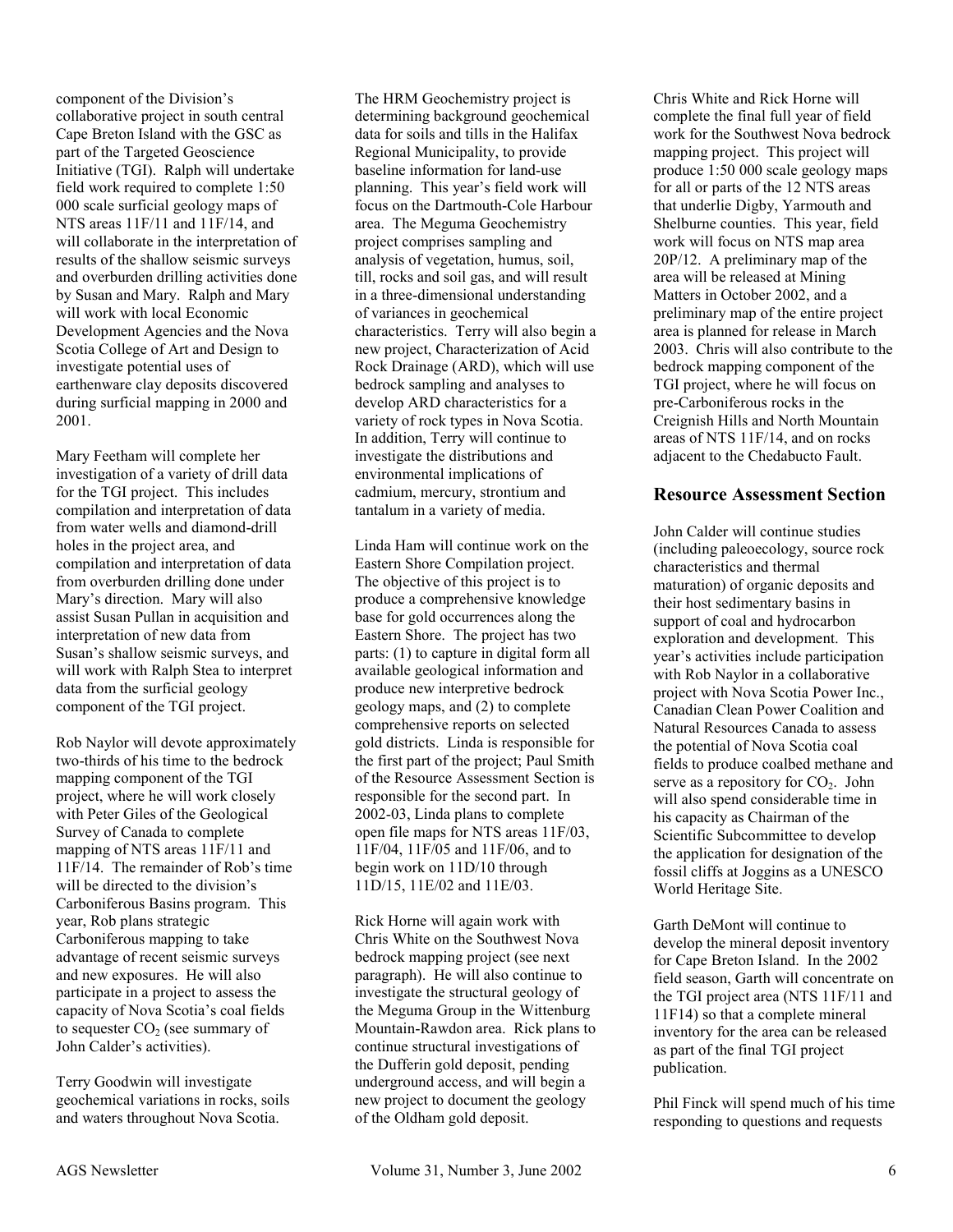for information about industrial mineral commodities from local and international entrepreneurs and companies. In addition, Phil plans to undertake field and laboratory studies of magnesium resources (with Mike MacDonald and Garth DeMont), and to update the department's 1998 publication on secondary processing of industrial minerals.

Dan Kontak will complete reports for several current projects, including studies of the metallogeny of basement rocks in Cape Breton Island (Stirling, Coxheath and Lime Hill deposits), the metallogeny of Carboniferous rocks (Walton, Brookfield, Lake Ainslie and Lake Enon deposits), pegmatites and related lithophile mineralization in southwestern Nova Scotia, vein textures of Meguma gold deposits, and the geology and petrology of zeolitebearing North Mountain basalts. Dan will also contribute time as co-host of an international conference on fluid inclusions that will be held in Halifax in July.

Ron Mills will focus on assisting prospectors through consultations, training and visits to properties throughout the province. Ron will also assume responsibility for the Drillholes Database, which formerly was maintained by staff at the Stellarton Core Facility.

George O'Reilly will continue his work on the Mineral Deposits Inventory. Field work will include visits to mineral occurrences in the Southwest Nova bedrock mapping project area (see above), and work to confirm information compiled for the Eastern Shore and occurrences of Feoxide-Cu-Co-Au in the Cobequid - Chedabucto Fault Zone of northcentral Nova Scotia. George plans to release a new version of the Mineral Deposits Inventory in October, and will begin to investigate ways to modernize the database's software platform and search capabilities.

Garth Prime will continue field and laboratory work to investigate

aggregate resources in the Annapolis Valley. A GIS-based aggregate resource map for Digby County should be completed by year-end. Garth will also begin field mapping and sampling to evaluate potential sites for a bedrock aggregate quarry in the Upper Tantallon/Timberlea area, to identify new sources of aggregate for the rapidly growing Halifax metropolitan area.

Paul Smith will focus on completing current work commitments in 2002- 03. Paul will contribute to final publications from a multi-disciplinary study of mercury in the Kejimkujik Lake area, which has operated for the past three years with funding from Health Canada's Toxic Substances Research Initiative. Paul's involvement in this project has led to collaboration with Terry Goodwin to investigate how to discriminate between natural and anthropogenic concentrations of a variety of metals in waters, soils, plants and animals in several areas of Nova Scotia. Paul will continue to work with Linda Ham on the Eastern Shore Compilation project, and will complete comprehensive reports on many gold deposits in the project area. Additional information about this project is contained in the summary of Linda's planned activities.

#### **STUDENT WORKSHOP AT AESE – EASE 2002** *Doug MacDonald*

drmacdon@gov.ns.ca

The Association of Earth Science Editors (AESE) and the European Association of Science Editors (EASE) will hold a joint meeting from September 14 to 18, 2002 at the Lord Nelson Hotel in Halifax. The meeting will offer the opportunity for editors from state, provincial and national geological surveys to share experiences with editors of the major science journals in North America and Europe.

Presentations during the meeting will focus on a wide range of issues in the field of science communications. Of special interest is a three-hour workshop for students on basic science writing, turning a thesis into a journal article, PowerPoint® presentations and scientific posters. The fee for the workshop is \$20.

Complete details of the meeting are available on the AESE website at http://www.aese.org/contents.htm.

\_\_\_\_\_\_\_\_\_\_\_\_\_\_\_\_\_\_\_\_\_\_\_\_\_\_\_\_\_\_\_